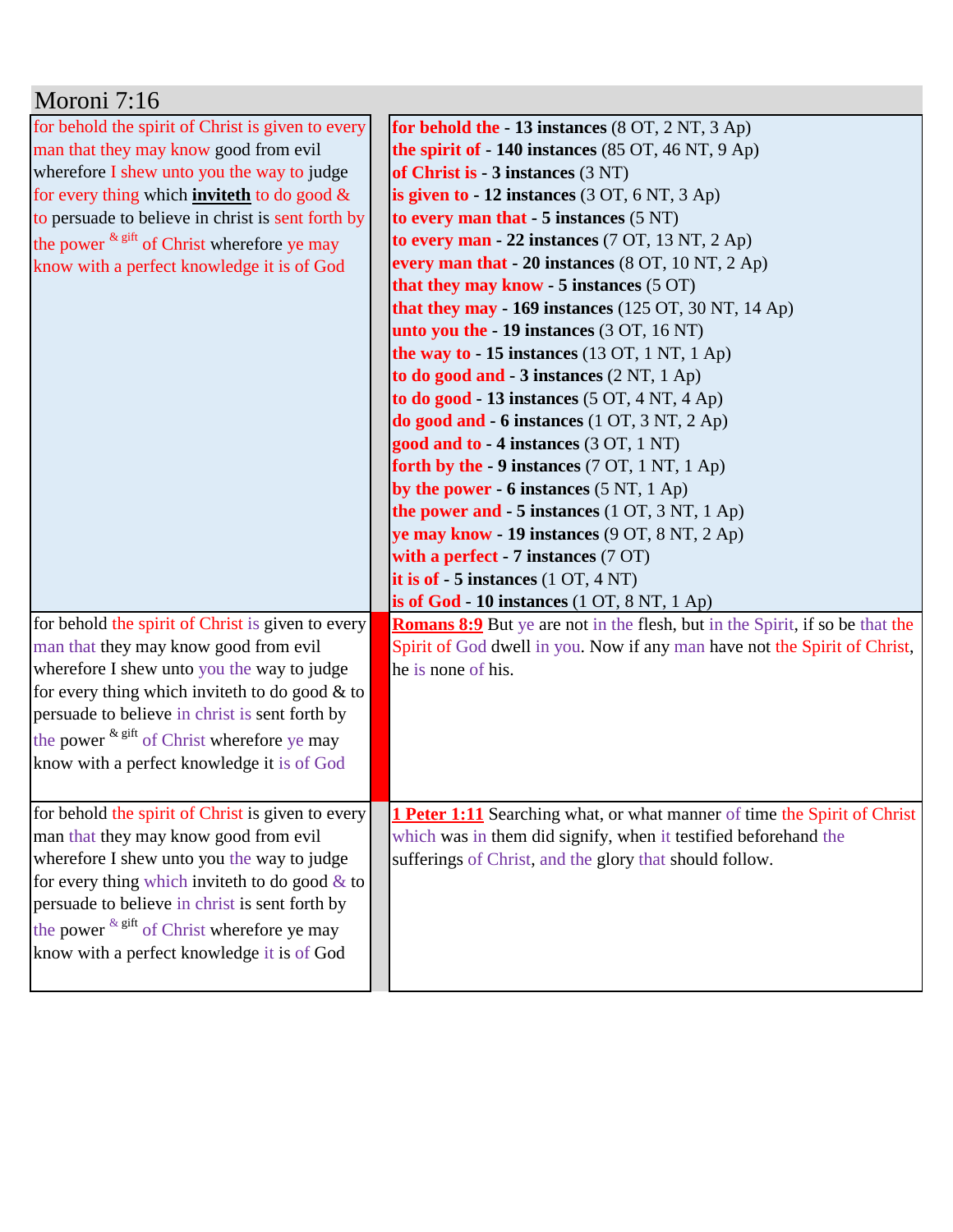| for behold the spirit of Christ is given to              | <b>1 Corinthians 12:7</b> But the manifestation of the Spirit is given to every    |
|----------------------------------------------------------|------------------------------------------------------------------------------------|
| every man that they may know good from evil              | man to profit withal.                                                              |
| wherefore I shew unto you the way to judge               |                                                                                    |
| for every thing which inviteth to do good $&$ to         |                                                                                    |
| persuade to believe in christ is sent forth by           |                                                                                    |
| the power $k$ <sup>gift</sup> of Christ wherefore ye may |                                                                                    |
| know with a perfect knowledge it is of God               |                                                                                    |
|                                                          |                                                                                    |
| for behold the spirit of Christ is given to              | <b>Revelation 6:11</b> And white robes were given unto every one of them;          |
| every man that they may know good from evil              | and it was said unto them, that they should rest yet for a little season,          |
| wherefore I shew unto you the way to judge               | until their fellowservants also and their brethren, that should be killed as       |
| for every thing which inviteth to do good $&$ to         | they were, should be fulfilled.                                                    |
| persuade to believe in christ is sent forth by           |                                                                                    |
| the power $k$ gift of Christ wherefore ye may            |                                                                                    |
| know with a perfect knowledge it is of God               |                                                                                    |
|                                                          |                                                                                    |
| for behold the spirit of Christ is given to every        | <b>Philippians 1:29</b> For unto you it is given in the behalf of Christ, not only |
| man that they may know good from evil                    | to believe on him, but also to suffer for his sake;                                |
| wherefore I shew unto you the way to judge               |                                                                                    |
| for every thing which inviteth to do good $&$ to         |                                                                                    |
| persuade to believe in christ is sent forth by           |                                                                                    |
| the power $k$ <sup>gift</sup> of Christ wherefore ye may |                                                                                    |
| know with a perfect knowledge it is of God               |                                                                                    |
|                                                          |                                                                                    |
| for behold the spirit of Christ is <b>given</b> to every | <b>Luke 6:30</b> Give to every man that asketh of thee; and of him that taketh     |
| man that they may know good from evil                    | away thy goods ask them not again.                                                 |
| wherefore I shew unto you the way to judge               |                                                                                    |
| for every thing which inviteth to do good $&$ to         |                                                                                    |
| persuade to believe in christ is sent forth by           |                                                                                    |
| the power $k$ <sup>gift</sup> of Christ wherefore ye may |                                                                                    |
| know with a perfect knowledge it is of God               |                                                                                    |
|                                                          |                                                                                    |
| for behold the spirit of Christ is given to every        | <b>Numbers 9:6</b> And there were certain men, who were defiled by the dead        |
| man that they may know good from evil                    | body of a man, that they could not keep the passover on that day: and              |
| wherefore I shew unto you the way to judge               | they came before Moses and before Aaron on that day:                               |
| for every thing which inviteth to do good $\&$ to        |                                                                                    |
| persuade to believe in christ is sent forth by           |                                                                                    |
| the power $k$ <sup>gift</sup> of Christ wherefore ye may |                                                                                    |
| know with a perfect knowledge it is of God               |                                                                                    |
|                                                          |                                                                                    |
|                                                          |                                                                                    |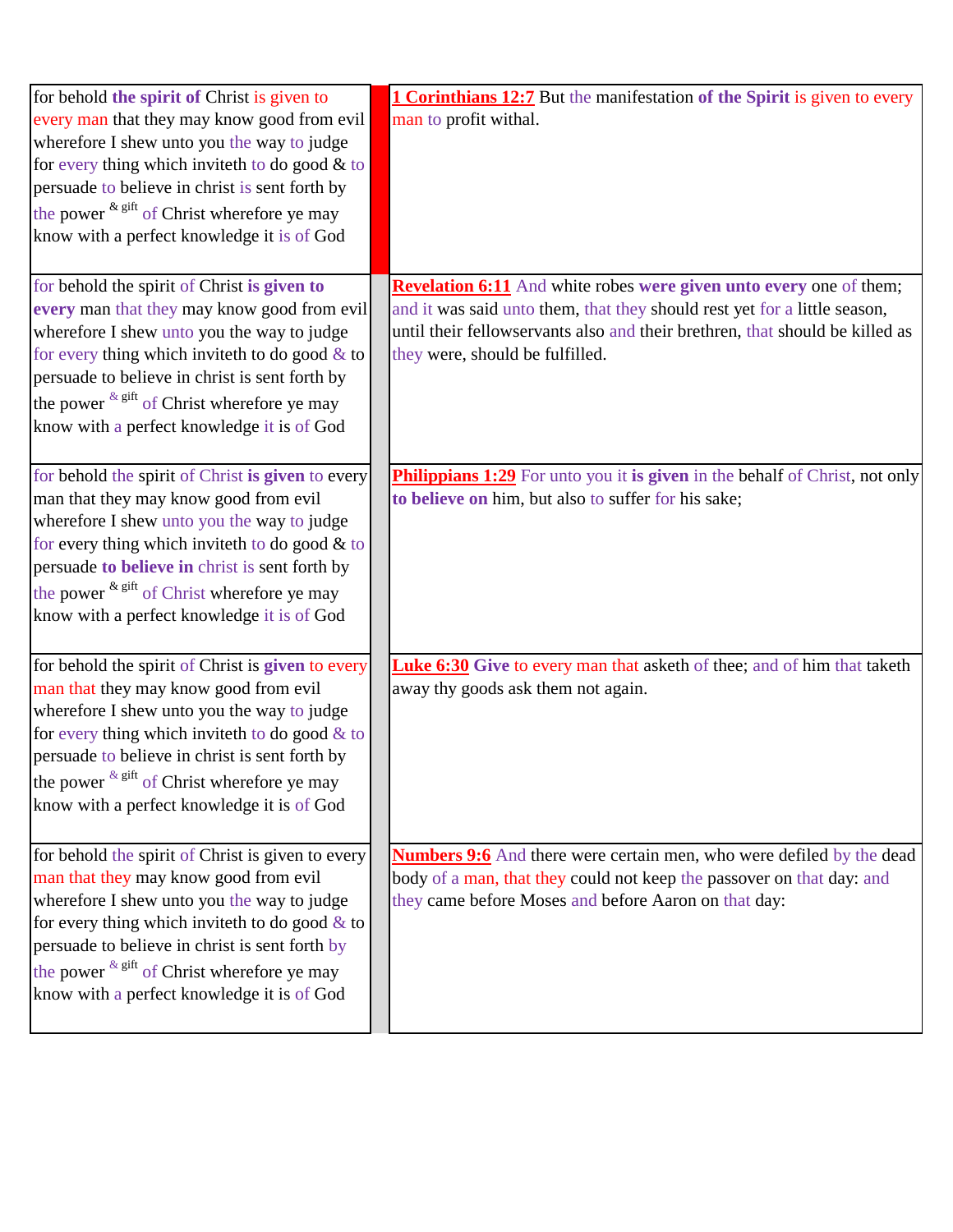| for behold the spirit of Christ is given to every               | <b>Psalm 94:11</b> The LORD knoweth the thoughts of man, that they are        |
|-----------------------------------------------------------------|-------------------------------------------------------------------------------|
| man that they may know good from evil                           | vanity.                                                                       |
| wherefore I shew unto you the way to judge                      |                                                                               |
| for every thing which inviteth to do good $&$ to                |                                                                               |
| persuade to believe in christ is sent forth by                  |                                                                               |
| the power $k$ <sup>gift</sup> of Christ wherefore ye may        |                                                                               |
| know with a perfect knowledge it is of God                      |                                                                               |
|                                                                 |                                                                               |
| For behold, the Spirit of Christ is given to                    | <b>Isaiah 7:15</b> Butter and honey shall he eat, that he may know to refuse  |
| every man, that he may know good from evil;                     | the evil, and choose the good.                                                |
| wherefore, I show unto you the way to judge;                    |                                                                               |
| for every thing which inviteth to do good, and                  |                                                                               |
| to persuade to believe in Christ, is sent forth                 |                                                                               |
| by the power and gift of Christ; wherefore ye                   |                                                                               |
| may know with a perfect knowledge it is of                      |                                                                               |
| God.                                                            |                                                                               |
| for behold the spirit of Christ is given to every               | Micah 7:15 According to the days of thy coming out of the land of             |
| man that they may know good from evil                           | Egypt will I shew unto him marvellous things.                                 |
| wherefore I shew unto you the way to judge                      |                                                                               |
| for every thing which inviteth to do good $&$ to                |                                                                               |
| persuade to believe in christ is sent forth by                  |                                                                               |
| the power $k$ <sup>gift</sup> of Christ wherefore ye may        |                                                                               |
|                                                                 |                                                                               |
| know with a perfect knowledge it is of God                      |                                                                               |
| for behold the spirit of Christ is given to every               | <b>1 John 1:2</b> (For the life was manifested, and we have seen it, and bear |
| man that they may know good from evil                           | witness, and shew unto you that eternal life, which was with the Father,      |
| wherefore I shew unto you the way to judge                      | and was manifested unto us;)                                                  |
| for every thing which invite th to do good $&$ to               |                                                                               |
| persuade to believe in christ is sent forth by                  |                                                                               |
| the power $\frac{k \text{ gift}}{k}$ of Christ wherefore ye may |                                                                               |
| know with a perfect knowledge it is of God                      |                                                                               |
|                                                                 |                                                                               |
| for behold the spirit of Christ is given to every               | <b>Revelation 17:1</b> And there came one of the seven angels which had the   |
| man that they may know good from evil                           | seven vials, and talked with me, saying unto me, Come hither; I will          |
| wherefore I shew unto you the way to judge                      | shew unto thee the judgment of the great whore that sitteth upon many         |
| for every thing which inviteth to do good $&$ to                | waters:                                                                       |
| persuade to believe in christ is sent forth by                  |                                                                               |
| the power $k$ <sup>gift</sup> of Christ wherefore ye may        |                                                                               |
| know with a perfect knowledge it is of God                      |                                                                               |
|                                                                 |                                                                               |
|                                                                 |                                                                               |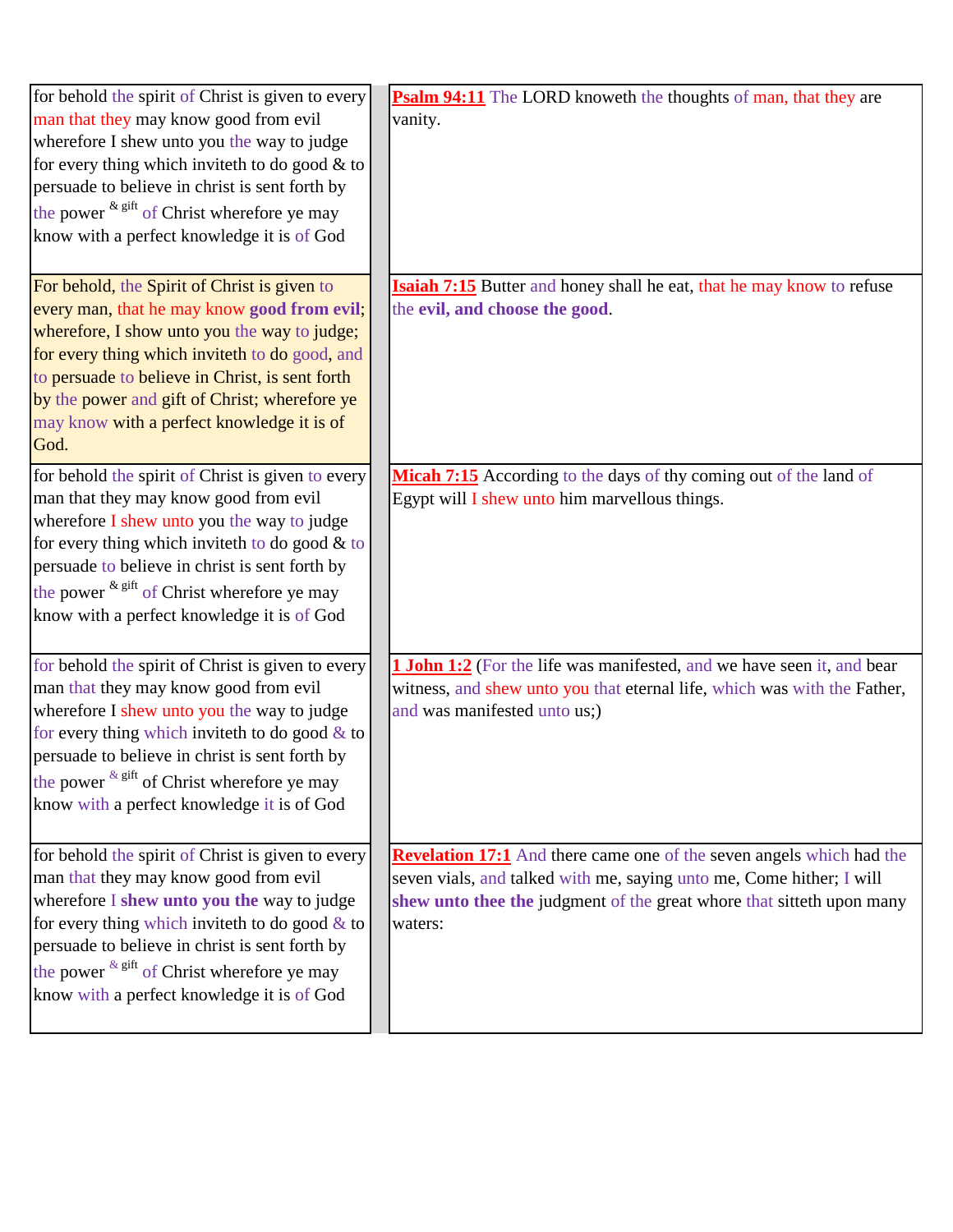| for behold the spirit of Christ is given to every<br>man that they may know good from evil<br>wherefore I shew unto you the way to judge<br>for every thing which inviteth to do good $&$ to<br>persuade to believe in christ is sent forth by<br>the power $k$ <sup>gift</sup> of Christ wherefore ye may<br>know with a perfect knowledge it is of God        | <b>Jeremiah 21:8</b> And unto this people thou shalt say, Thus saith the<br>LORD; Behold, I set before you the way of life, and the way of death.                                                                                                                                                   |
|-----------------------------------------------------------------------------------------------------------------------------------------------------------------------------------------------------------------------------------------------------------------------------------------------------------------------------------------------------------------|-----------------------------------------------------------------------------------------------------------------------------------------------------------------------------------------------------------------------------------------------------------------------------------------------------|
| for behold the spirit of Christ is given to every<br>man that they may know good from evil<br>wherefore I shew unto you the way to judge<br>for every thing which inviteth to do good $&$ to<br>persuade to believe in christ is sent forth by<br>the power $\frac{k \text{ gift}}{k}$ of Christ wherefore ye may<br>know with a perfect knowledge it is of God | <b>Numbers 18:7</b> Therefore thou and thy sons with thee shall keep your<br>priest's office for every thing of the altar, and within the vail; and ye<br>shall serve: I have given your priest's office unto you as a service of gift:<br>and the stranger that cometh nigh shall be put to death. |
| for behold the spirit of Christ is given to every<br>man that they may know good from evil<br>wherefore I shew unto you the way to judge<br>for every thing which inviteth to do good $&$ to<br>persuade to believe in christ is sent forth by<br>the power $\frac{k \text{ gift}}{k}$ of Christ wherefore ye may<br>know with a perfect knowledge it is of God | Hebrews 13:16 But to do good and to communicate forget not: for with<br>such sacrifices God is well pleased.                                                                                                                                                                                        |
| for behold the spirit of Christ is given to every<br>man that they may know good from evil<br>wherefore I shew unto you the way to judge<br>for every thing which inviteth to do good $&$ to<br>persuade to believe in christ is sent forth by<br>the power $k$ <sup>gift</sup> of Christ wherefore ye may<br>know with a perfect knowledge it is of God        | 1 Corinthians 15:18 Then they also which are fallen asleep in Christ<br>are perished.                                                                                                                                                                                                               |
| for behold the spirit of Christ is given to every<br>man that they may know good from evil<br>wherefore I shew unto you the way to judge<br>for every thing which inviteth to do good $\&$ to<br>persuade to believe in christ is sent forth by<br>the power $k$ gift of Christ wherefore ye may<br>know with a perfect knowledge it is of God                  | Philippians 1:13 So that my bonds in Christ are manifest in all the<br>palace, and in all other places;                                                                                                                                                                                             |